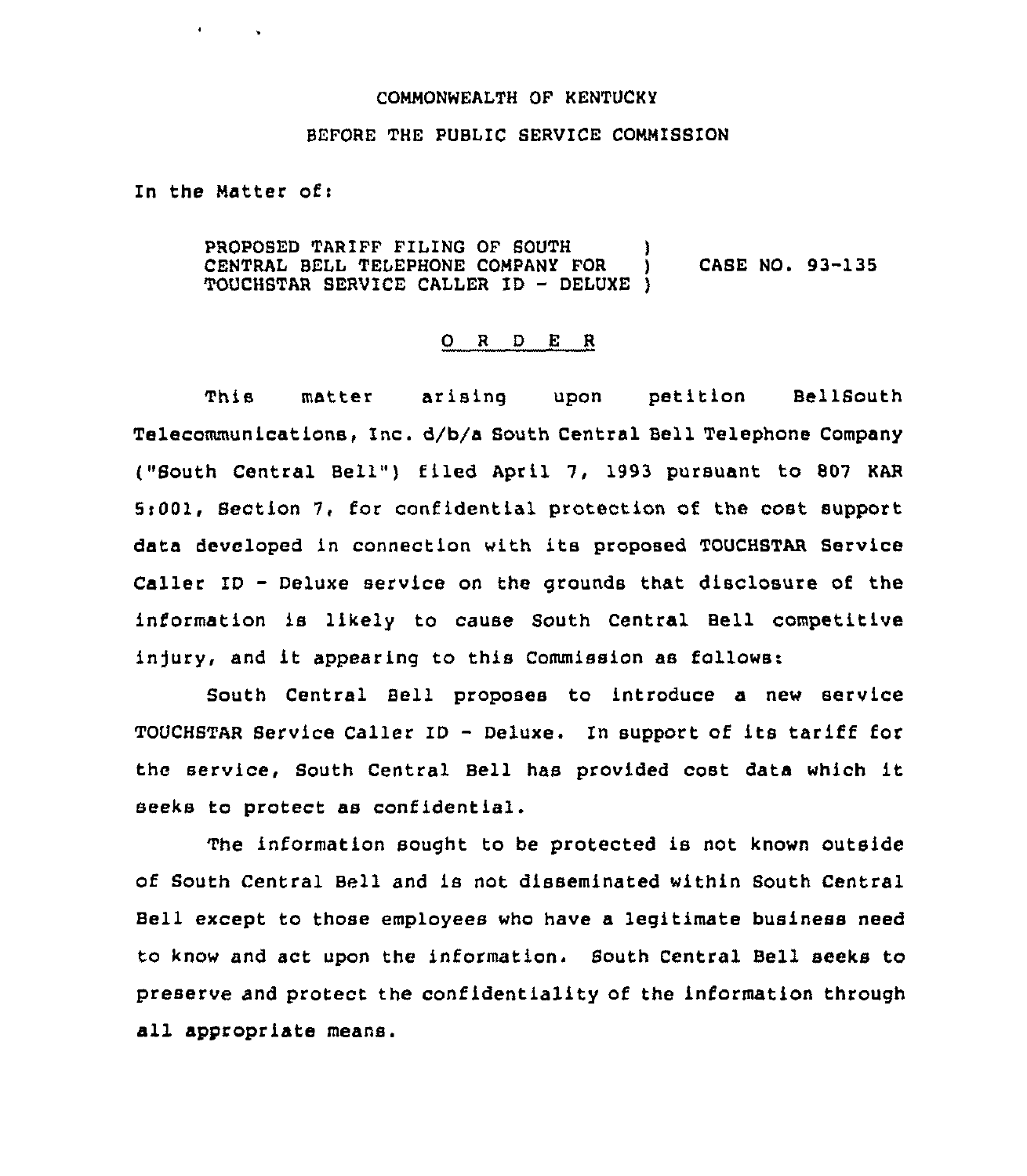KRS 61.872(1) requires information filed with the Commission to be available for public inspection unless specifically exempted by statute. Exemptions from this requirement are provided in KRB 61.878(1). That section of the statute exempts 11 categories of information. One category exempted in subparagraph (c) of that section is commercial information confidentially disclosed to the Commission. To qualify for that exemption, it must be established that disclosure of the information is likely to cause substantial competitive harm to the party from whom the information was obtained. To satisfy this test, the party claiming confidentiality must demonstrate actual competition and a likelihood of substantial competitive injury if the information is disclosed. Competitive injury occurs when disclosure of the information gives competitors an unfair business advantage.

 $\mathbf{v} = \mathbf{v} \times \mathbf{v}$  .

South Central Bell's competitors for the proposed service are enhanced service providers. Disclosure of the information would provide competitors with South Central Bell's capital and operating costs, as well as contribution for the service which would be of assistance to competitors in devising market strategies. Therefore, the information has competitive value and should be protected as confidential.

This Commission being otherwise sufficiently advised,

IT IS ORDERED that the cost support data developed by South Central Bell in connection with its proposed TOUCHSTAR Service Caller ID — Deluxe, which South Central Bell has petitioned be withheld from public disclosure, shall be held and retained by this

 $-2-$